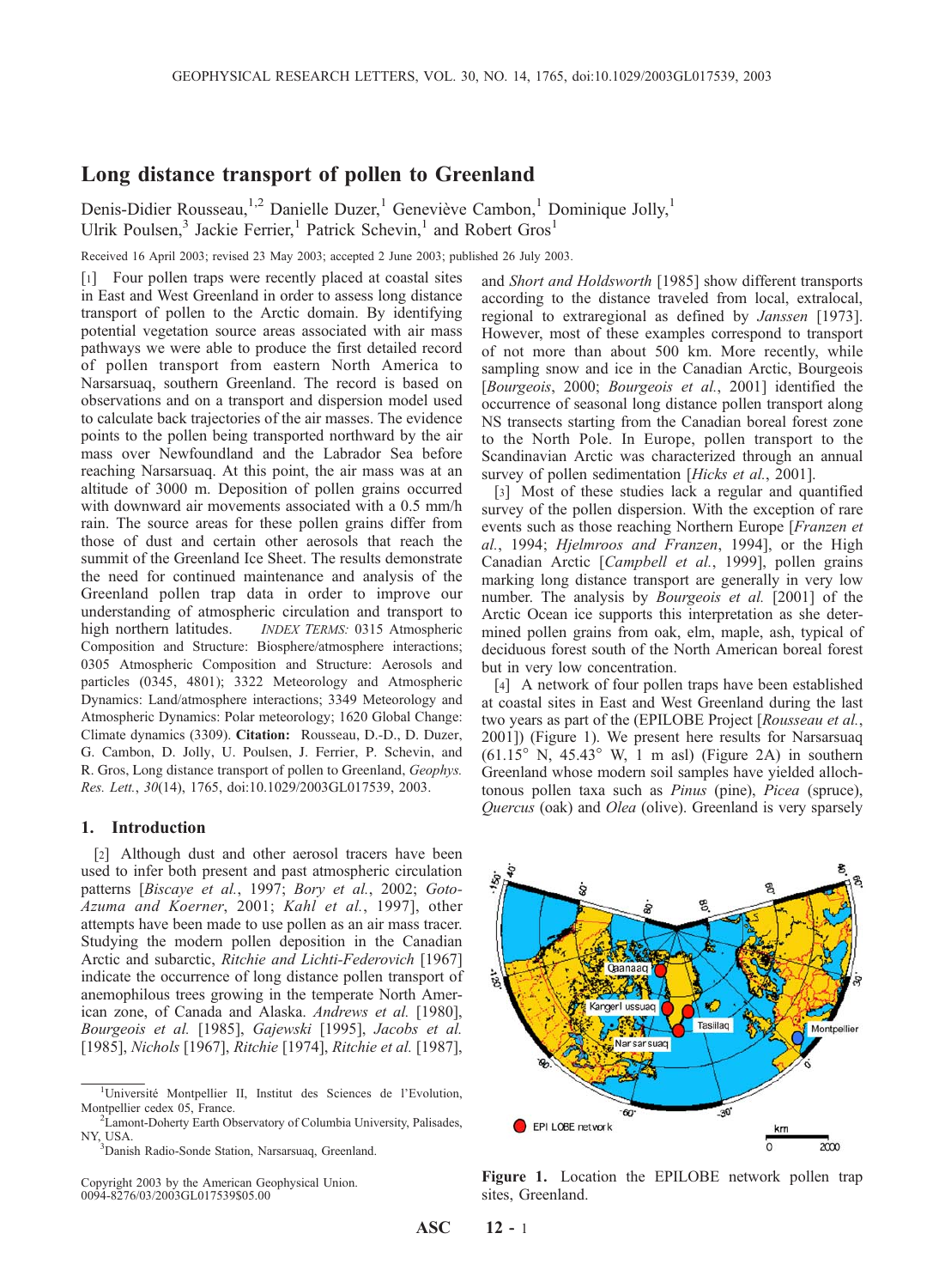

Figure 2. Long distance transport to Greenland. (a) Backward trajectories provided by the HYSPLIT model [HYSPLIT4Model, 1997] of air masses reaching Narsarsuaq (61.15 $\degree$  N, 45.43 $\degree$  W, 1 m asl) at different altitudes: ground level (red), 1000 m (blue) and 3000 m (green) on June 4th of 2002.The grey area in eastern USA and south-eastern Canada represents the zone where Quercus (oak), Fagus (beech), Carpinus (hornbeam), Tsuga (hemlock) and Carya (hickory) are all growing [from *Thompson et al.*, 1999a; 1999b]. The "3000" m air mass passed over this area. L: London, P: Peterborough, S: Sudbury, T: Toronto. (b) Altitude variation of the three air masses used in the backward trajectories analysis. The ''3000 m'' air mass over Narsarsuaq on June 4th, 2002, was at a lower elevation on June 1st, when it passed over the area where Quercus, Fagus, Carpinus, Tsuga and Carya are growing. (c) Number of pollen grains captured per thousand of cubic meters of air versus weeks expressed by their yearly occurrence number at four pollen stations located in southern Ontario, Canada (London 43°N, 81.25°W; Peterborough 44.33°N, 78.33°W; Toronto 43.65°N, 79.33°W; Sudbury 46.50°N, 81°W) for Carya, Carpinus, Quercus and Tsuga. Week 17 started on April 23, 18 on April 30, 19 on May 7, 20 on May 14, 21 on May 21, 22 on May 28, 23 on June 4, 24 on June 11 and 25 on June 18. [from Cambon, 1994; Cambon et al., 1992].

vegetated [Fredskild, 1983; Pennington, 1980] and has a low pollen productivity compared to North American [Cambon, 1994; Cambon et al., 1992] and European [*Cambon*, 1981] regions which simplifies the identification of long distance input. In Narsarsuaq, the local vegetation is composed of shrubs and dwarf shrub of Betula (birch), Salix (willow), Juniperus (juniper), with associated grasses and sedges, typical of low and mid arctic tundra.

# 2. Results and Discussion

### 2.1. Pollen Occurrence

[5] Our pollen traps [Cour, 1974], unlike the more commonly used Tauber trap, consist of sticky filters mounted on a weather vane, which allows them to be constantly exposed to the wind. The filters are replaced

every two weeks at this southern site. In addition to the local vegetation, five taxa, allochtonous to Greenland, have been identified for the period June  $3-16$ , 2002 (23rd and 24th weeks). This is the only time since the installation of the pollen trap, in June 2001, that pollen grains, not indigenous to Greenland, have been found. Among the 5514 counted pollen grains, three are identified as Quercus (oak), two as Fagus (beech), two as *Carya* (hickory), one as *Tsuga* (hemlock) and two as *Carpinus* (hornbeam) and one as Juglans (walnut). Eight grains of Pinus (pine) were also found. However, because Pinus is so widely distributed and easily transported from different northern areas, we did not include it in our analysis. The shape of the transported pollen grains is severely altered indicating long distance (>1000 km). A replicate analysis of the sample provides similar results.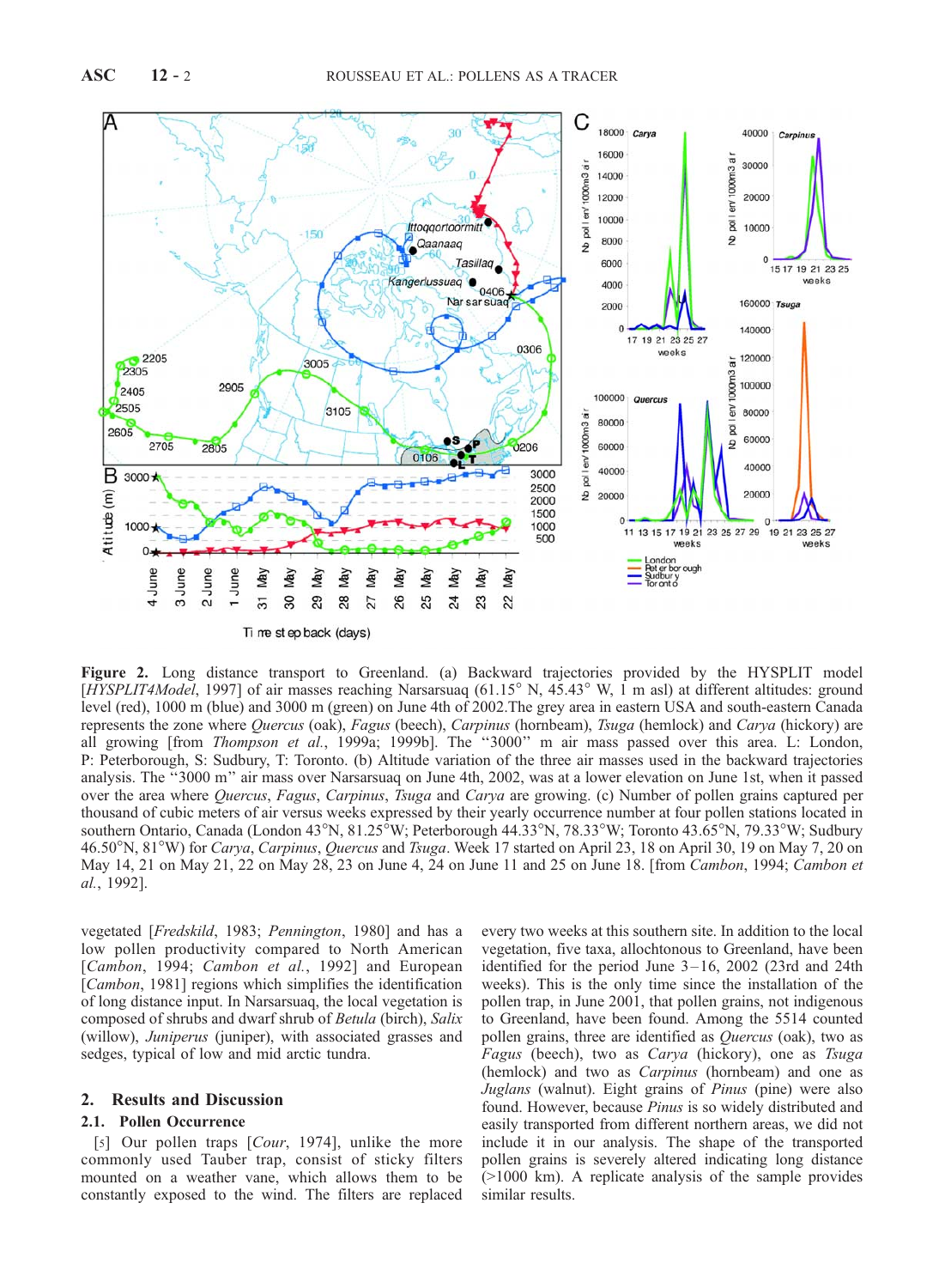

Figure 3. Updrafts and downdrafts in the atmosphere. Velocity of the air mass passing over Quercus (oak), Fagus (beech), *Carpinus* (hornbeam), *Tsuga* (hemlock) and *Carva* (hickory) growing area in North America and reached Narsarsuaq at 3000 m above the station on June 4, 2002 versus time (see Figure 2 for the geographic trajectory). Yellow to brown values indicate upward movements whereas light blue to pink indicate downward movements. The dark line corresponds to the air mass.

[6] The simultaneous occurrence of *Carya* and *Tsuga* in the same pollen sample suggests that eastern North America is the most probable source of these allochtonous pollen grains. These trees do not grow in Europe but are found in the eastern USA and south eastern Canada [Thompson et al., 1999a; Thompson et al., 1999b] (Figure 2a). Moreover, the pollen emission of oak, beech, hickory, hemlock, hornbeam and walnut pollen grains has been observed in the Ontario region of Canada (in London, Peterborough, Sudbury and Toronto) in 1983 and 1984 by Cambon [Cambon, 1994; Cambon et al., 1992] using the same pollen trap system (Figure 2c). The mean monthly temperatures is not significantly different in 2002. The pollen emission data from the four Canadian sampling sites [*Cambon*, 1994; Cambon et al., 1992], are then used to identify the time interval when pollen is emitted to the atmosphere (Figure 2c). It is expected that this region is also representative of the northeastern USA.

#### 2.2. Backward Trajectories

[7] The HYSPLIT (Hybrid Single-Particle Lagrangian Integrated Trajectory) transport and dispersion model computes trajectories for any place in the world from archives of gridded meteorological data [HYSPLIT4 Model, 1997]. HYSPLIT backward trajectories from Narsarsuaq show that an air mass passed over the northern boundary of the range distribution of the identified trees in the eastern USA on June 1st of 2002 (Figures 2a and 2b). The pollen grains would have been carried upward to about the 895 hPa level

(about 630 m above ground level) (Figure 3), and then transported eastward over the USA and then northward over Newfoundland and the Labrador Sea to Greenland. They reached Narsarsuaq early in the morning of June 4th with the air mass at an altitude of 3000 m (Figure 2). The pollen grains were deposited with downward air movements associated with a 0.5 mm/h rain in the early morning (Figure 3). The analysis of the 3D backward trajectories shows that several previous downward air motions are likely to have contributed to considerably reduce the number of pollen grains being deposited at this site. The model indicates that just when the air mass passed over the growing area of oak, beech, hornbeam, hemlock and hickory, upward air movements could have lifted the pollen grains to a high altitude during a very limited interval, but long enough to begin their long distance transport.

[8] The identified transport from eastern northeastern North America to southern Greenland took three days. Barry et al. [1981] reported a 5 days average duration for a pollen grain to be transported, which is similar to the transport we identified. Comparing these pollen results with those of dust transport to Greenland, it appears that the source of the air masses are not the same Dust in the ice at the summit of the Greenland ice cap has been shown to have originated mostly from the Takla Makan and Gobi deserts [Biscaye et al., 1997; Bory et al., 2002]. However, the atmospheric dynamics for both cases are not the same. The general range in size of pollen grains (10  $\mu$  < Size > 200  $\mu$ ) place them among the mechanically produced super-micrometer aerosol particles [Charlson and Heintzenberg, 1995]. The pollen grains identified at our site range between 20 and 80  $\mu$ m. Pollen grains of similar size have been identified in snow deposited on the Greenland Ice Sheet and Canadian Arctic ice caps [Bourgeois, 1990; Bourgeois et al., 2000; Short and Holdsworth, 1985]. Dust on the other hand ranges in smaller size and originated from areas without any vegetation.

[9] Similar to dust or chemical elements, long distance transport of pollen grains requires several conditions. First, the source area must be favorable for both the emission in the air and uplift to a sufficient altitude to be transported. Second, the pollen must remain in the air, and not sink via dry or wet deposition in route towards the sampling station. However, unlike dust, long distance pollen transport must coincide with the timing of the emission of pollen grains in the air. Our case study documents the first long distance pollen transport, from emission to capture. Ongoing analysis is expected to improve understanding of past and present atmospheric circulation and long distance transport of supermicrometer aerosol particles to the high northern latitudes.

[10] Acknowledgments. The EPILOBE project is supported by IPEV (French Polar Institute Paul-Emile Victor) grant A-349. We thank J. Gavin, J. Andrews, P. Biscaye, R. Cheddadi, J. Jouzel and D. Raynaud and two anonymous reviewers for comments and critical reading of the manuscript. This is ISEM contribution 2003-033 and LDEO contribution 6473.

#### References

- Andrews, J. T., W. N. Mode, and P. T. Davis, Holocene climate based on pollen transfer-functions, Eastern Canadian Arctic, Arct. Alp. Res., 12(1),  $41 - 64$ , 1980.
- Barry, R. G., D. L. Elliott, and R. G. Crane, The palaeoclimatic interpretation of exotic pollen peaks in Holocene records from the eastern Canadian Arctic: A discussion, Rev. Palaeobot. Palynol., 33, 153-167, 1981.